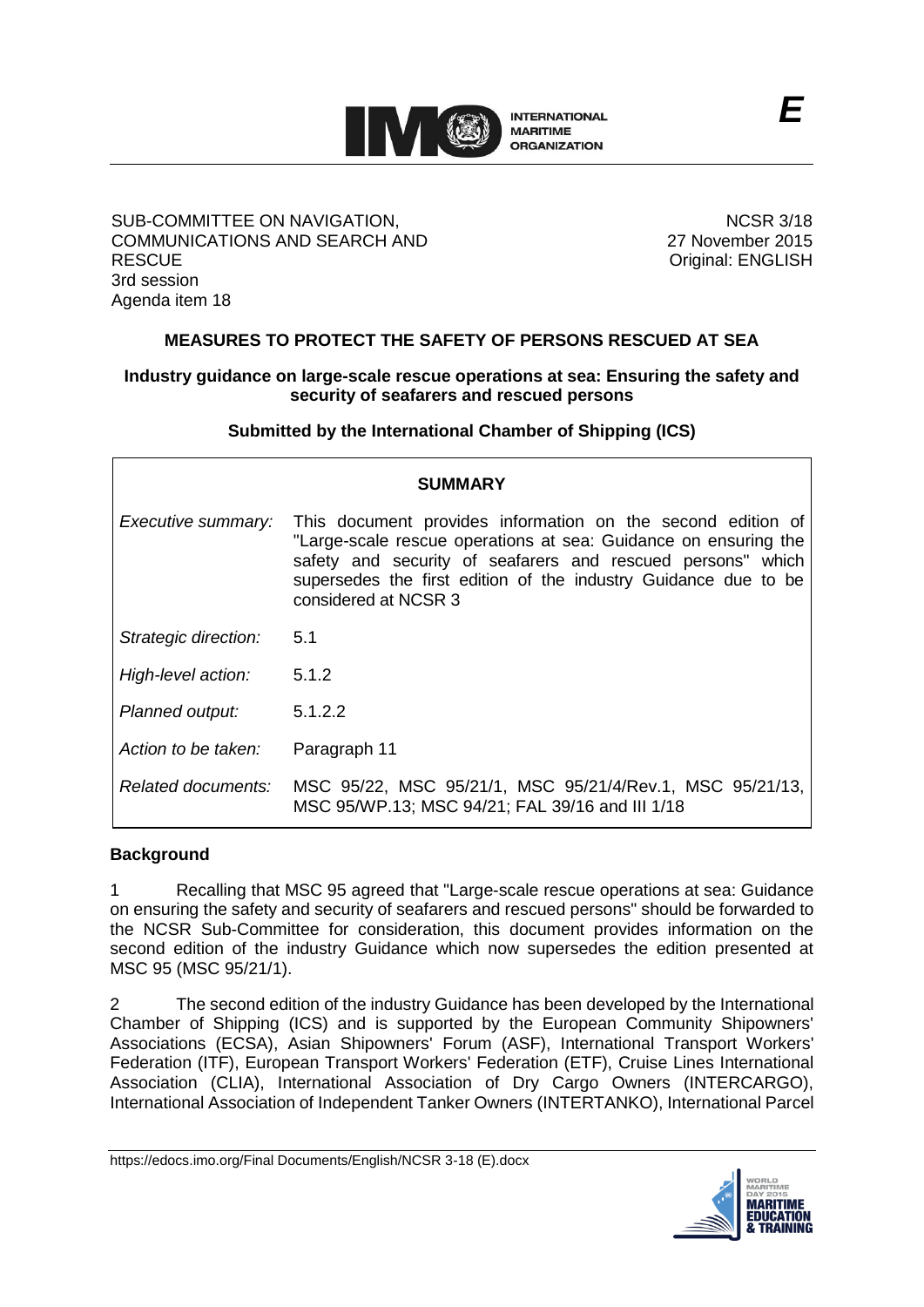Tankers Association (IPTA) and the International Ship Managers' Association (INTERMANAGER).

# **Comment**

3 The publication of the second edition of the industry Guidance reflects the view of the industry that the Guidance should be updated in response to the experience of seafarers engaged in large-scale rescues at sea.

4 The intention of the industry Guidance remains to assist shipping companies prepare for the requirements of large-scale rescue operations at sea, by considering plans and procedures to ensure the safety and security of ships, seafarers and rescued persons. Industry experience continues to show that timely preparation, supported by clear and effective procedures, will prepare Masters and crews to manage large-scale rescue operations safely, securely and humanely within the capabilities of the ship.

- 5 The second edition of the industry Guidance includes:
	- .1 updated content on preparations and procedures relating to embarkation and management of those rescued;
	- .2 security considerations following a large-scale rescue;
	- .3 a consolidated step-by-step checklist for large-scale rescues;
	- .4 a set of information cards, in English, French and Arabic, providing safety information to those rescued; and
	- .5 a template for a record of persons rescued based on the *Guidelines on the treatment of persons rescued at sea* (MSC.167(78) and translated into English, French and Arabic.
- 6 The industry Guidance can be freely downloaded from the ICS and the IMO websites:

[http://www.ics-shipping.org/docs/default-source/refugee-migrant-rescue/large-scale](http://www.ics-shipping.org/docs/default-source/refugee-migrant-rescue/large-scale-rescue-operations-at-sea33E6D8E4E3B2.pdf?sfvrsn=0)[rescue-operations-at-sea33E6D8E4E3B2.pdf?sfvrsn=0](http://www.ics-shipping.org/docs/default-source/refugee-migrant-rescue/large-scale-rescue-operations-at-sea33E6D8E4E3B2.pdf?sfvrsn=0)

[http://www.imo.org/en/OurWork/Facilitation/personsrescued/Documents/large-scale](http://www.imo.org/en/OurWork/Facilitation/personsrescued/Documents/large-scale-rescue-at-sea.pdf)[rescue-at-sea.pdf](http://www.imo.org/en/OurWork/Facilitation/personsrescued/Documents/large-scale-rescue-at-sea.pdf)

7 Recalling that NCSR 3 has been instructed to consider the industry Guidance and advise MSC 96 (MSC 95/22, paragraph 21.17.4), the sponsor reiterates the view, as expressed at MSC 95, that this Guidance should remain a live document for as long as required, promulgated and updated by the industry co-sponsors (MSC 95/22, paragraph 21.16).

8 The industry Guidance is intended to complement existing instructions and guidance detailed in:

- .1 *International Aeronautical and Maritime Search and Rescue Manual, Volume III* (IAMSAR Vol. III);
- *.2 Guidelines for the development of plans and procedures for the recovery of persons from the water* (MSC.1/Circ.1447);
- .3 *Guide to recovery techniques* (MSC.1/Circ.1182/Rev.1); and